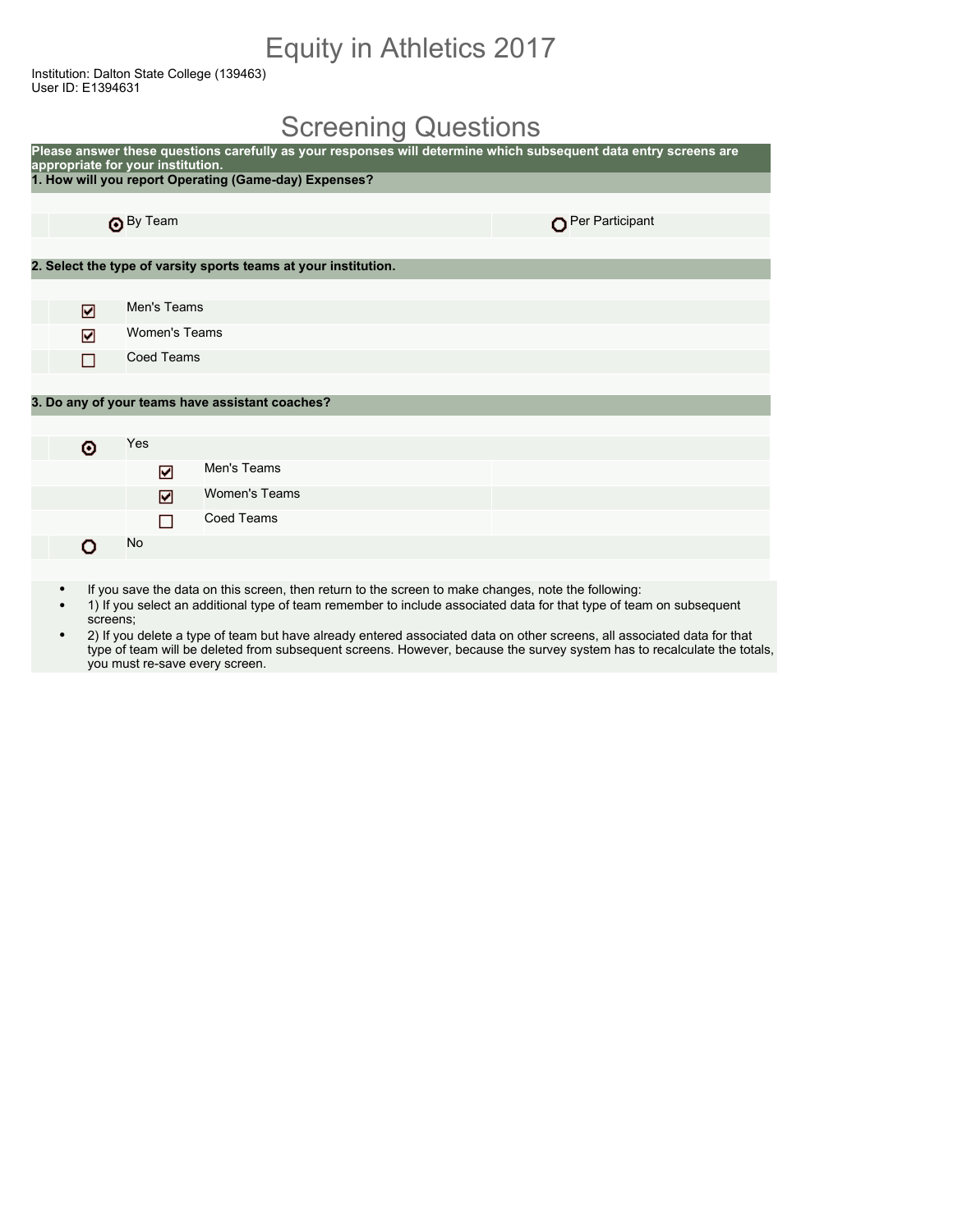## Sports Selection - Men's and Women's Teams

| Select the varsity sports teams at your institution. |                |                                                         |                |                |
|------------------------------------------------------|----------------|---------------------------------------------------------|----------------|----------------|
| <b>Sport</b>                                         | Men's          | <b>Women'sSport</b>                                     | Men's          | <b>Women's</b> |
| Archery                                              |                | <b>Badminton</b>                                        |                | П              |
| <b>Baseball</b>                                      | П              | <b>Basketball</b>                                       | ☑              | П              |
| Beach Volleyball                                     |                | <b>Bowling</b>                                          |                | П              |
| <b>Cross Country</b>                                 | ☑              | Diving                                                  | ΙI             | □              |
| Equestrian                                           | П              | Fencing                                                 |                | $\Box$         |
| <b>Field Hockey</b>                                  |                | Football                                                | П              |                |
| Golf                                                 | ☑              | <b>D</b> Gymnastics                                     |                | П              |
| Ice Hockey                                           | H              | Lacrosse                                                | n              | □              |
| Rifle                                                |                | Rodeo                                                   |                | П              |
| Rowing                                               | ш              | Sailing<br>П                                            | П              | □              |
| Skiing                                               | П              | Soccer                                                  | ☑              | ☑              |
| Softball                                             |                | Squash<br>П                                             | П              | $\Box$         |
| Swimming                                             | ▛              | Swimming and Diving (combined)                          | $\blacksquare$ | □              |
| Synchronized Swimming                                |                | <b>Table Tennis</b>                                     | П              | $\Box$         |
| <b>Team Handball</b>                                 | $\blacksquare$ | Tennis                                                  |                | ☑              |
| Track and Field (Indoor)                             | П              | Track and Field (Outdoor)                               | П              | $\Box$         |
| Track and Field and Cross Country<br>(combined)      | П              | Volleyball<br>п                                         | П              | ☑              |
| <b>Water Polo</b>                                    | П              | <b>Weight Lifting</b><br>П                              |                | П              |
| Wrestling                                            | П              | Other Sports (Specify sports in the<br>caveat box.) $*$ | <b>Talent</b>  | П              |

CAVEAT

**\*** If you indicated in the caveat box that your other sports are Dancing and/or Cheerleading, please specify in the caveat box that these are competitive varsity teams (i.e., not pep squads).

- If you save the data on this screen, then return to the screen to make changes, note the following:
- 1) If you select an additional team remember to include associated data for that sport on subsequent screens;
- 2) If you delete a sport but have already entered associated data on other screens, all associated data for that sport will be deleted from subsequent screens. However, because the survey system has to recalculate the totals, you must resave every screen.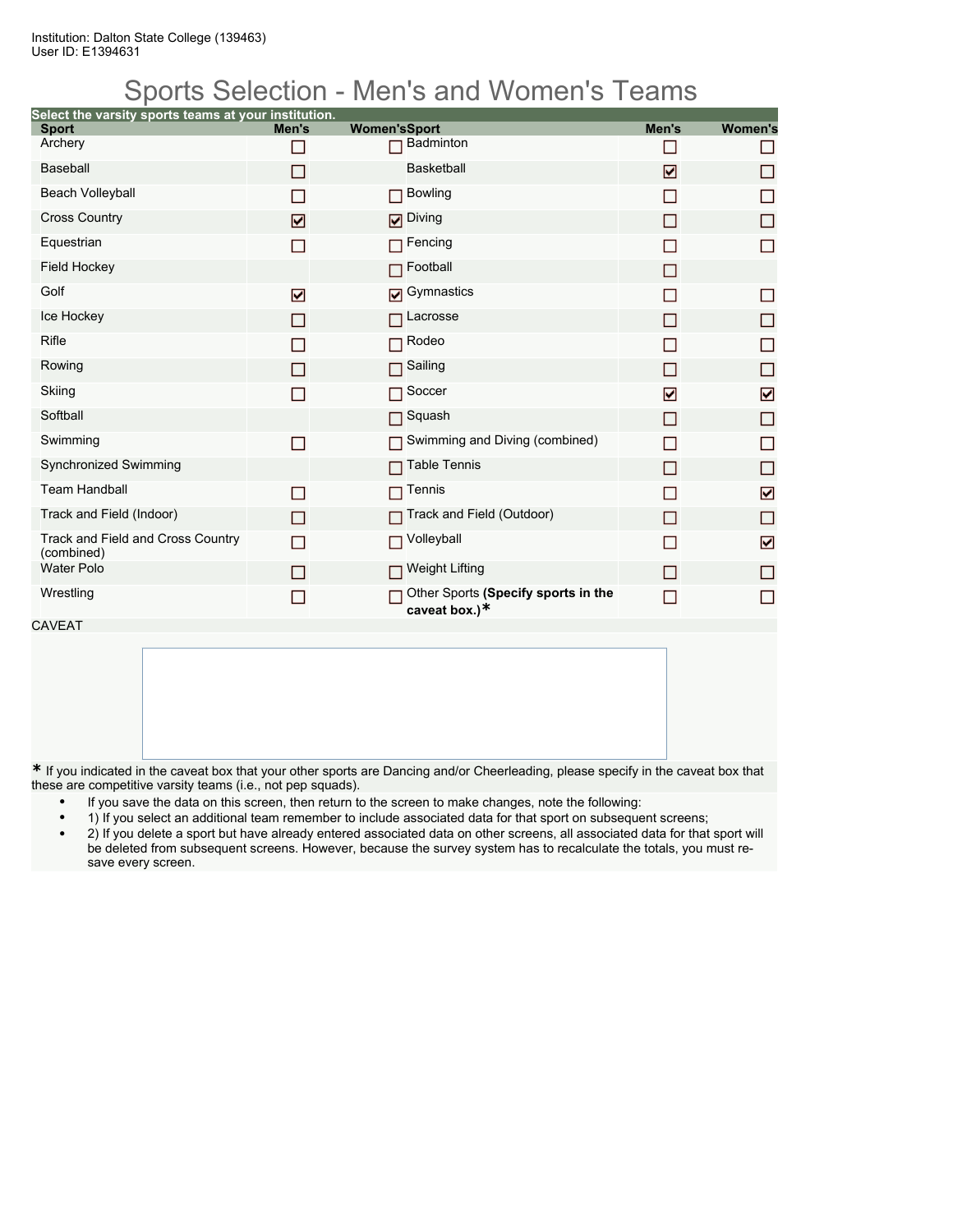## Athletics Participation - Men's and Women's Teams

**Enter the number of participants as of the day of the first scheduled contest.**

| <b>Varsity Teams</b>                                                                                                                                                       | <b>Men's Teams</b> | <b>Women's Teams</b> |
|----------------------------------------------------------------------------------------------------------------------------------------------------------------------------|--------------------|----------------------|
| <b>Basketball</b>                                                                                                                                                          | 13                 |                      |
| <b>Cross Country</b>                                                                                                                                                       | 8                  | 9                    |
| Golf                                                                                                                                                                       |                    | 8                    |
| Soccer                                                                                                                                                                     | 21                 | 18                   |
| Tennis                                                                                                                                                                     |                    | 5                    |
| Volleyball                                                                                                                                                                 |                    | 12                   |
| Total Participants Men's and Women's Teams                                                                                                                                 | 49                 | 52                   |
| <b>Unduplicated Count of Participants</b><br>(This is a head count. If an individual participates on more than one<br>team, count that individual only once on this line.) | 49                 | 52                   |

CAVEAT

(For each men's or women's team that includes opposite sex participants, specify the number of male and the number of female students on that team in this caveat box. This does not apply for coed teams. Additionally, provide any other clarifying information here.)

If you save the data on this screen, then return to the screen to make changes, please note you must re-save every screen because the survey system has to recalculate the totals.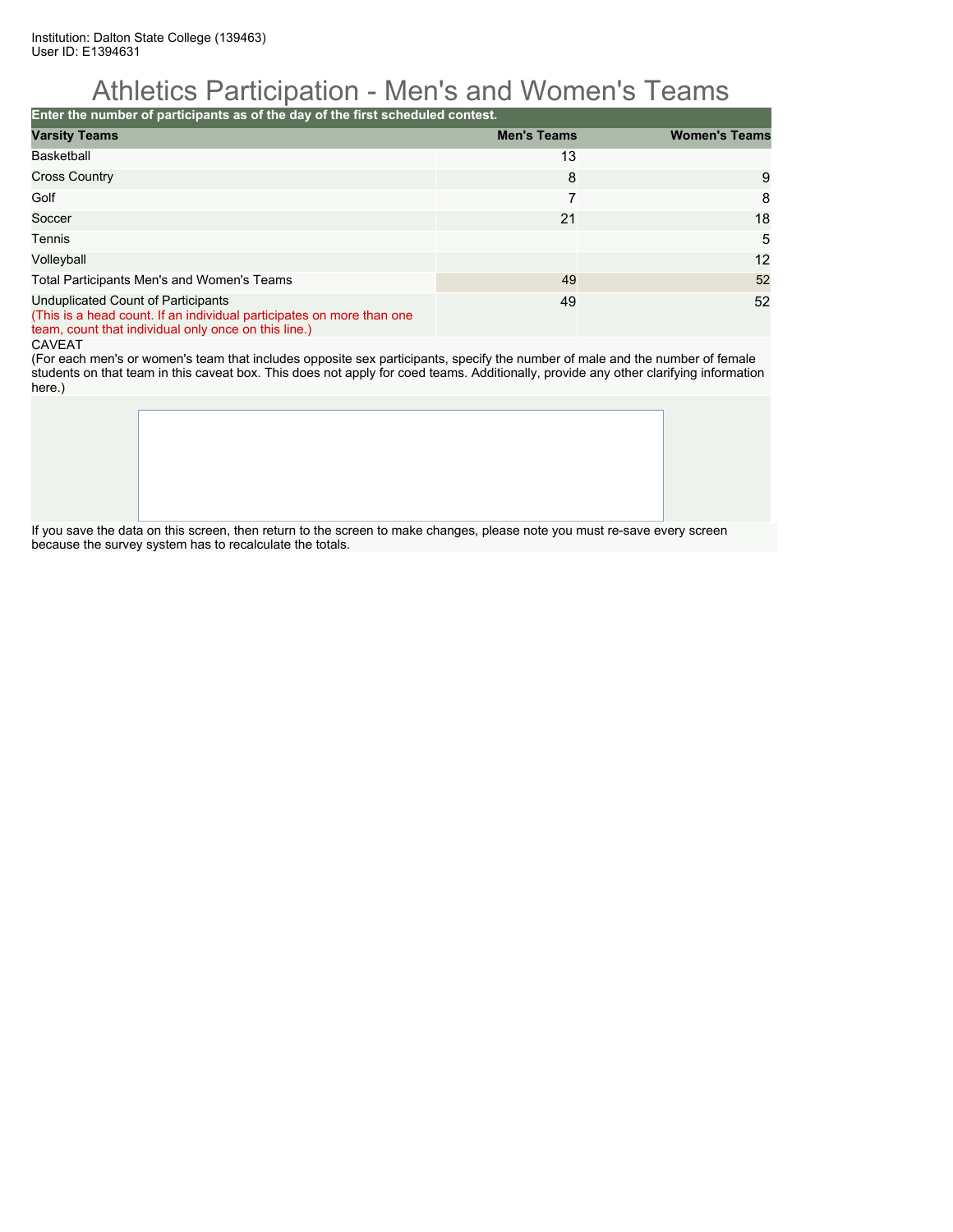## Head Coaches - Men's Teams

**For each men's team, indicate whether the head coach is male or female, was assigned to the team on a full-time or parttime basis, and whether the coach was employed by the institution on a full-time basis or on a part-time or volunteer basis, by entering a 1 in the appropriate field.**

**The Swimming and Diving (combined) fields allow up to 2 head coaches. The Track and Field and Cross Country (combined) fields allow up to 3.**

|                                | <b>Male Head Coaches</b><br><b>Female Head Coaches</b> |                                                                           |                                      |                                       |                                |                                                                                |                                      |                                                      |                          |
|--------------------------------|--------------------------------------------------------|---------------------------------------------------------------------------|--------------------------------------|---------------------------------------|--------------------------------|--------------------------------------------------------------------------------|--------------------------------------|------------------------------------------------------|--------------------------|
| Varsity<br>Teams               | a<br>Full-Time<br><b>Basis</b>                         | Assigned Assigned to<br>to Team on Team on a<br>Part-Time<br><b>Basis</b> | Full-Time<br>Institution<br>Employee | Part-Time<br>Employee or<br>Volunteer | a<br>Full-Time<br><b>Basis</b> | Assigned Assigned to<br>Institution to Team on Team on a<br>Part-Time<br>Basis | Full-Time<br>Institution<br>Employee | Part-Time<br>Institution<br>Employee or<br>Volunteer | Total<br>Head<br>Coaches |
| <b>Basketball</b>              |                                                        |                                                                           | 0                                    | 1                                     |                                |                                                                                |                                      |                                                      |                          |
| Cross<br>Country               |                                                        |                                                                           |                                      |                                       |                                |                                                                                |                                      |                                                      |                          |
| Golf                           |                                                        |                                                                           | 1                                    |                                       |                                |                                                                                |                                      |                                                      |                          |
| Soccer                         |                                                        |                                                                           |                                      |                                       |                                |                                                                                |                                      |                                                      |                          |
| Coaching<br>Position<br>Totals | $\mathfrak{p}$                                         |                                                                           | $\overline{2}$                       |                                       | $\mathbf 0$                    |                                                                                | 0                                    |                                                      | $\overline{4}$           |
| <b>CAVEAT</b>                  |                                                        |                                                                           |                                      |                                       |                                |                                                                                |                                      |                                                      |                          |
|                                |                                                        |                                                                           |                                      |                                       |                                |                                                                                |                                      |                                                      |                          |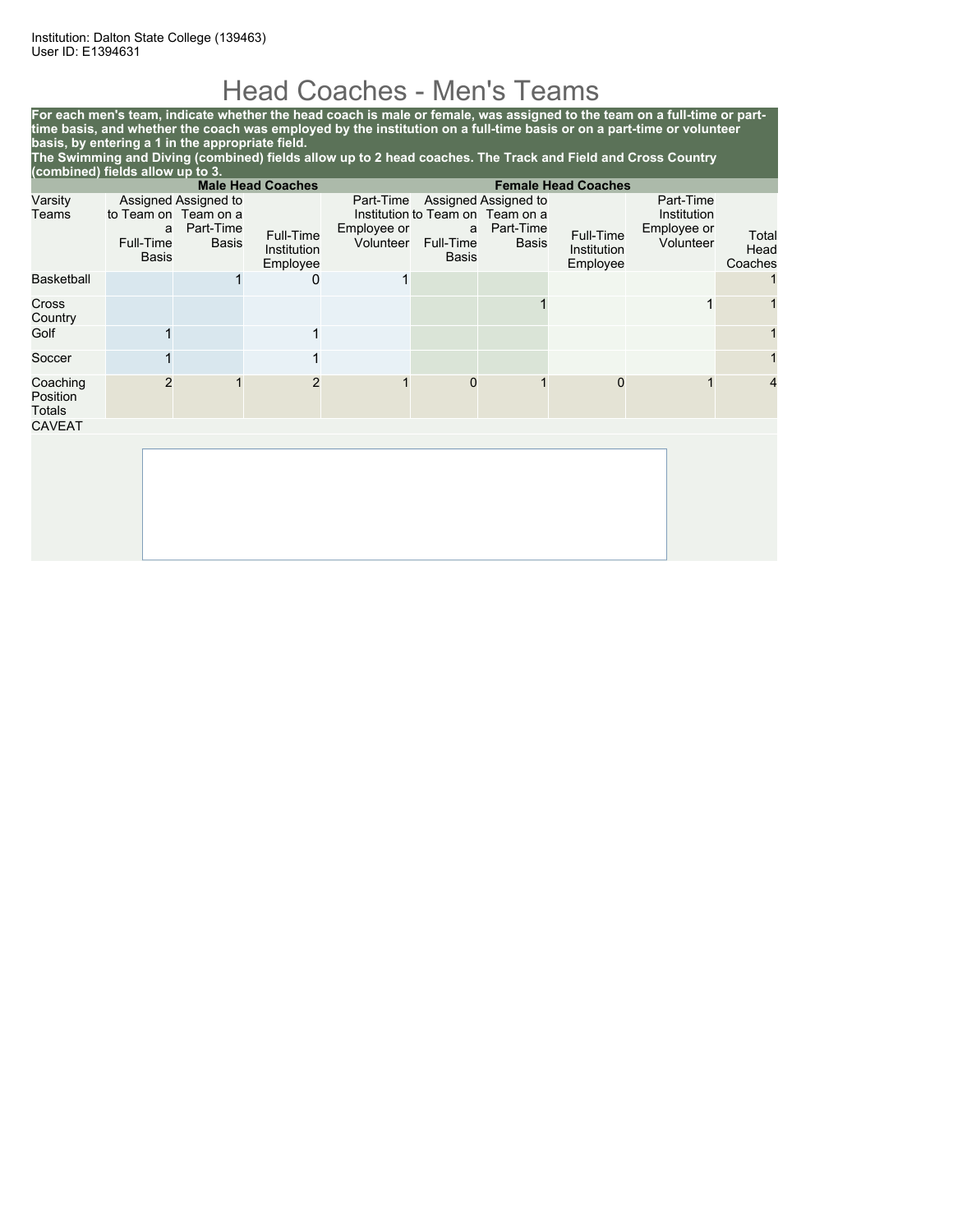# Head Coaches - Women's Teams

**For each women's team, indicate whether the head coach is male or female, was assigned to the team on a full-time or part-time basis, and whether the coach was employed by the institution on a full-time basis or on a part-time or volunteer basis, by entering a 1 in the appropriate field.**

**The Swimming and Diving (combined) fields allow up to 2 head coaches. The Track and Field and Cross Country (combined) fields allow up to 3.**

|                                       |                                                 |                                                   | <b>Male Head Coaches</b>             |                                       | <b>Female Head Coaches</b> |                                                                                       |                                      |                                                      |                          |
|---------------------------------------|-------------------------------------------------|---------------------------------------------------|--------------------------------------|---------------------------------------|----------------------------|---------------------------------------------------------------------------------------|--------------------------------------|------------------------------------------------------|--------------------------|
| Varsity<br>Teams                      | to Team on Team on a<br>a<br>Full-Time<br>Basis | Assigned Assigned to<br>Part-Time<br><b>Basis</b> | Full-Time<br>Institution<br>Employee | Part-Time<br>Employee or<br>Volunteer | a<br>Full-Time<br>Basis    | Assigned Assigned to<br>Institution to Team on Team on a<br>Part-Time<br><b>Basis</b> | Full-Time<br>Institution<br>Employee | Part-Time<br>Institution<br>Employee or<br>Volunteer | Total<br>Head<br>Coaches |
| Cross<br>Country                      |                                                 |                                                   |                                      |                                       |                            |                                                                                       |                                      | 1                                                    |                          |
| Golf                                  |                                                 |                                                   |                                      |                                       |                            |                                                                                       |                                      |                                                      |                          |
| Soccer                                |                                                 |                                                   |                                      |                                       |                            |                                                                                       |                                      |                                                      |                          |
| Tennis                                |                                                 |                                                   |                                      |                                       |                            |                                                                                       |                                      |                                                      |                          |
| Volleyball                            |                                                 |                                                   |                                      |                                       |                            |                                                                                       |                                      |                                                      |                          |
| Coaching<br>Position<br><b>Totals</b> | $\overline{2}$                                  | $\mathbf 0$                                       | $\overline{2}$                       | $\mathbf 0$                           |                            | $\overline{2}$                                                                        |                                      | $\overline{2}$                                       | 5                        |
| <b>CAVEAT</b>                         |                                                 |                                                   |                                      |                                       |                            |                                                                                       |                                      |                                                      |                          |
|                                       |                                                 |                                                   |                                      |                                       |                            |                                                                                       |                                      |                                                      |                          |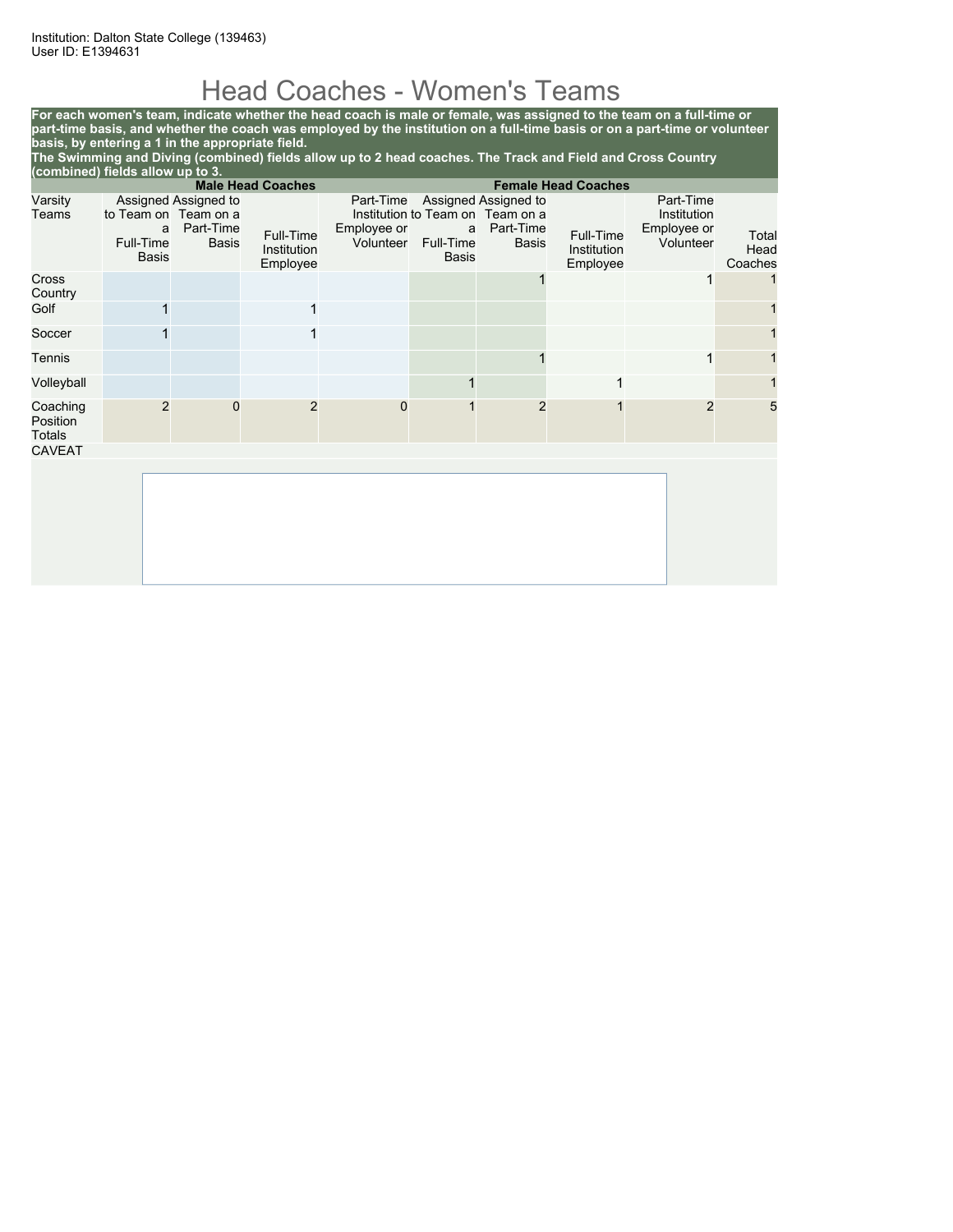# Head Coaches' Salaries - Men's and Women's Teams

| Enter only salaries and bonuses that your institution pays head coaches as compensation for coaching. Do not include<br>benefits on this screen.<br>Do not include volunteer coaches in calculating the average salary and the Full-Time Equivalent (FTE) Total.<br>For help calculating the FTE total click on the Instructions link on this screen. |                    |                      |
|-------------------------------------------------------------------------------------------------------------------------------------------------------------------------------------------------------------------------------------------------------------------------------------------------------------------------------------------------------|--------------------|----------------------|
|                                                                                                                                                                                                                                                                                                                                                       | <b>Men's Teams</b> | <b>Women's Teams</b> |
| Average Annual Institutional Salary per Head Coaching Position (for<br>coaching duties only)                                                                                                                                                                                                                                                          | 27.125             | 21.800               |
| Number of Head Coaching Positions Used to Calculate the Average                                                                                                                                                                                                                                                                                       | 4                  | 5                    |
| Number of Volunteer Head Coaching Positions (Do not include these<br>coaches in your salary or FTE calculations.)                                                                                                                                                                                                                                     |                    |                      |
| Average Annual Institutional Salary per Full-time equivalent (FTE)                                                                                                                                                                                                                                                                                    | 31,000             | 27,250               |
| Sum of Full-Time Equivalent (FTE) Positions Used to Calculate the Average                                                                                                                                                                                                                                                                             | 3.50               | 4.00                 |
| <b>CAVEAT</b>                                                                                                                                                                                                                                                                                                                                         |                    |                      |
|                                                                                                                                                                                                                                                                                                                                                       |                    |                      |
|                                                                                                                                                                                                                                                                                                                                                       |                    |                      |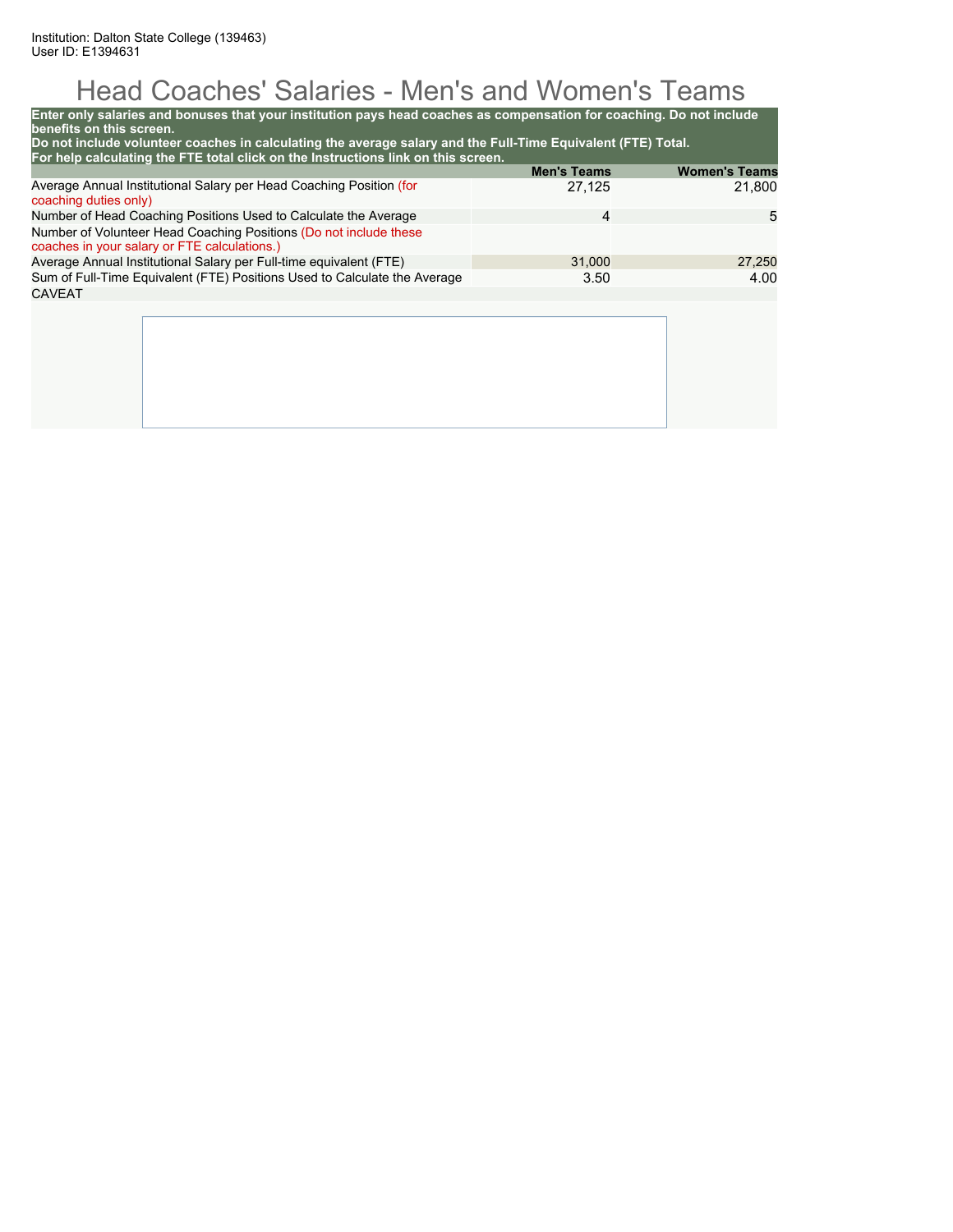# Assistant Coaches - Men's Teams

| For each men's team, indicate whether the assistant coach is male or female, was assigned to the team on a full-time or<br>part-time basis, and whether the coach was employed by the institution on a full-time basis or on a part-time or volunteer<br>basis, by entering a 1 in the appropriate field. |                                                        |                                                   |                                      |                                       |                                |                                                                                       |                                      |                                                      |                               |
|-----------------------------------------------------------------------------------------------------------------------------------------------------------------------------------------------------------------------------------------------------------------------------------------------------------|--------------------------------------------------------|---------------------------------------------------|--------------------------------------|---------------------------------------|--------------------------------|---------------------------------------------------------------------------------------|--------------------------------------|------------------------------------------------------|-------------------------------|
| <b>Male Assistant Coaches</b><br><b>Female Assistant Coaches</b>                                                                                                                                                                                                                                          |                                                        |                                                   |                                      |                                       |                                |                                                                                       |                                      |                                                      |                               |
| Varsity<br>Teams                                                                                                                                                                                                                                                                                          | to Team on Team on a<br>a<br>Full-Time<br><b>Basis</b> | Assigned Assigned to<br>Part-Time<br><b>Basis</b> | Full-Time<br>Institution<br>Employee | Part-Time<br>Employee or<br>Volunteer | a<br>Full-Time<br><b>Basis</b> | Assigned Assigned to<br>Institution to Team on Team on a<br>Part-Time<br><b>Basis</b> | Full-Time<br>Institution<br>Employee | Part-Time<br>Institution<br>Employee or<br>Volunteer | Total<br>Assistant<br>Coaches |
| <b>Basketball</b>                                                                                                                                                                                                                                                                                         |                                                        |                                                   |                                      |                                       |                                |                                                                                       |                                      |                                                      |                               |
| Cross<br>Country                                                                                                                                                                                                                                                                                          |                                                        |                                                   |                                      |                                       |                                |                                                                                       |                                      |                                                      | 0                             |
| Golf                                                                                                                                                                                                                                                                                                      |                                                        |                                                   |                                      |                                       |                                |                                                                                       |                                      |                                                      | $\Omega$                      |
| Soccer                                                                                                                                                                                                                                                                                                    |                                                        |                                                   | 1                                    |                                       |                                |                                                                                       |                                      |                                                      |                               |
| Coaching<br>Position<br><b>Totals</b>                                                                                                                                                                                                                                                                     | $\overline{2}$                                         | <sup>0</sup>                                      | $\overline{2}$                       | $\Omega$                              | 0                              | $\Omega$                                                                              | $\Omega$                             | $\mathbf{0}$                                         | 2                             |
| <b>CAVEAT</b>                                                                                                                                                                                                                                                                                             |                                                        |                                                   |                                      |                                       |                                |                                                                                       |                                      |                                                      |                               |
|                                                                                                                                                                                                                                                                                                           |                                                        |                                                   |                                      |                                       |                                |                                                                                       |                                      |                                                      |                               |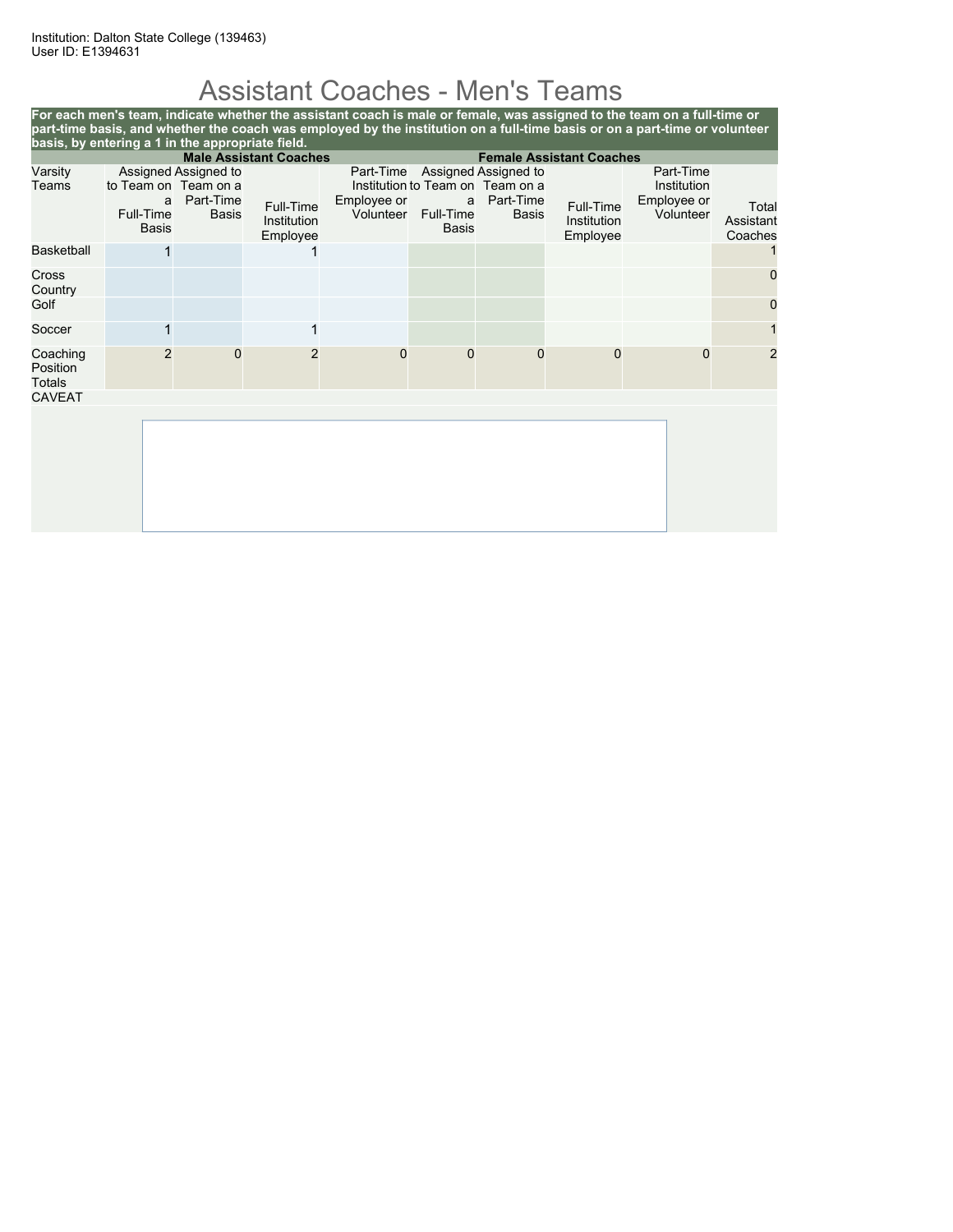# Assistant Coaches - Women's Teams

|                                                                  | basis, by entering a 1 in the appropriate field.       |                                                   |                                      |                                       |                         |                                                                                       |                                      | For each women's team, indicate whether the assistant coach is male or female, was assigned to the team on a full-time or<br>part-time basis, and whether the coach was employed by the institution on a full-time basis or on a part-time or volunteer |                               |
|------------------------------------------------------------------|--------------------------------------------------------|---------------------------------------------------|--------------------------------------|---------------------------------------|-------------------------|---------------------------------------------------------------------------------------|--------------------------------------|---------------------------------------------------------------------------------------------------------------------------------------------------------------------------------------------------------------------------------------------------------|-------------------------------|
| <b>Male Assistant Coaches</b><br><b>Female Assistant Coaches</b> |                                                        |                                                   |                                      |                                       |                         |                                                                                       |                                      |                                                                                                                                                                                                                                                         |                               |
| Varsity<br>Teams                                                 | to Team on Team on a<br>a<br>Full-Time<br><b>Basis</b> | Assigned Assigned to<br>Part-Time<br><b>Basis</b> | Full-Time<br>Institution<br>Employee | Part-Time<br>Employee or<br>Volunteer | a<br>Full-Time<br>Basis | Assigned Assigned to<br>Institution to Team on Team on a<br>Part-Time<br><b>Basis</b> | Full-Time<br>Institution<br>Employee | Part-Time<br>Institution<br>Employee or<br>Volunteer                                                                                                                                                                                                    | Total<br>Assistant<br>Coaches |
| Cross<br>Country                                                 |                                                        |                                                   |                                      |                                       |                         |                                                                                       |                                      |                                                                                                                                                                                                                                                         | $\Omega$                      |
| Golf                                                             |                                                        |                                                   |                                      |                                       |                         |                                                                                       |                                      |                                                                                                                                                                                                                                                         | 0                             |
| Soccer                                                           |                                                        |                                                   |                                      |                                       |                         |                                                                                       |                                      |                                                                                                                                                                                                                                                         |                               |
| Tennis                                                           |                                                        |                                                   |                                      |                                       |                         |                                                                                       |                                      |                                                                                                                                                                                                                                                         | 0                             |
| Volleyball                                                       |                                                        |                                                   |                                      |                                       |                         |                                                                                       |                                      |                                                                                                                                                                                                                                                         |                               |
| Coaching<br>Position<br>Totals                                   |                                                        | 0                                                 |                                      | 0                                     | $\Omega$                |                                                                                       | 0                                    |                                                                                                                                                                                                                                                         | $\overline{2}$                |
| <b>CAVEAT</b>                                                    |                                                        |                                                   |                                      |                                       |                         |                                                                                       |                                      |                                                                                                                                                                                                                                                         |                               |
|                                                                  |                                                        |                                                   |                                      |                                       |                         |                                                                                       |                                      |                                                                                                                                                                                                                                                         |                               |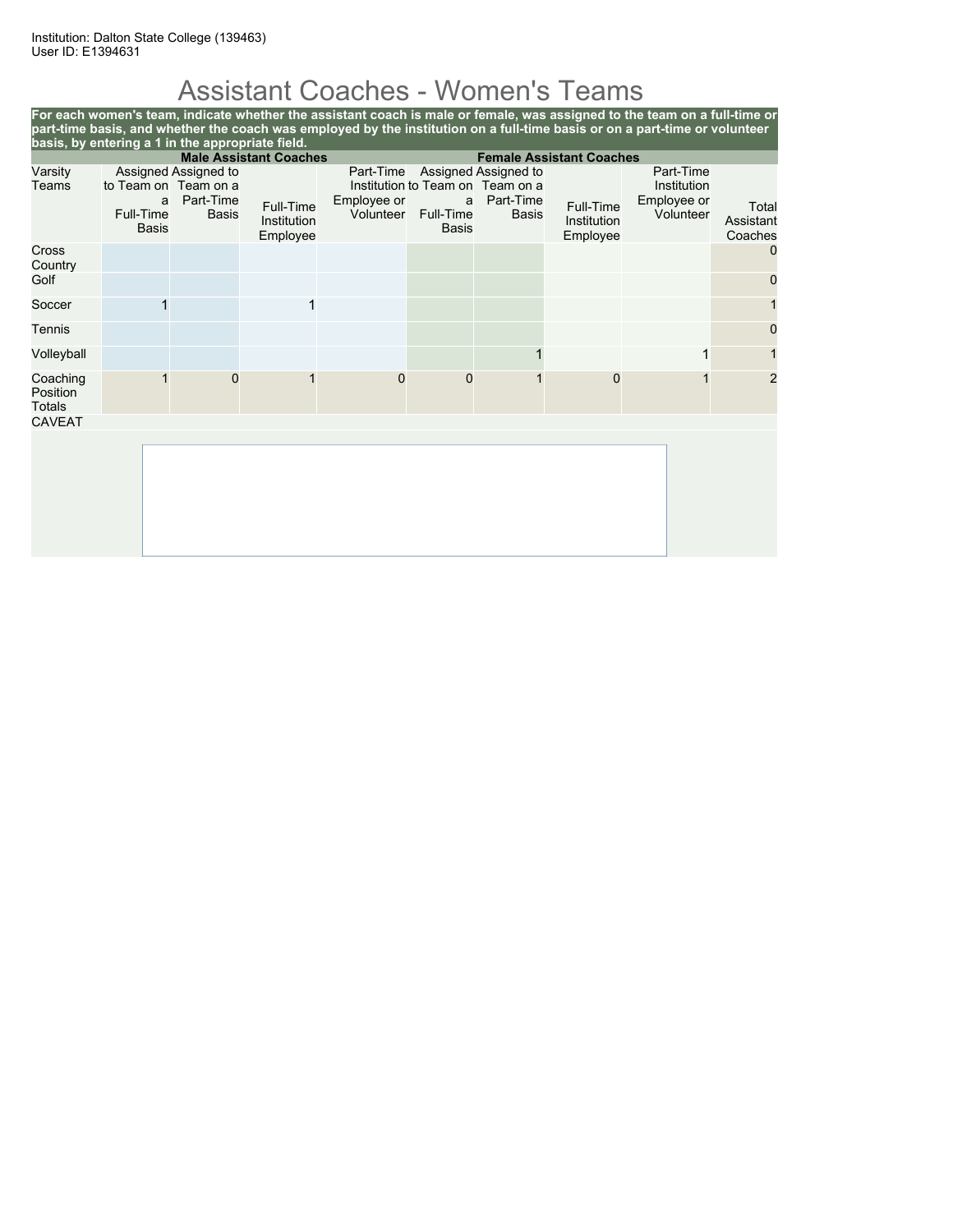# Assistant Coaches' Salaries - Men's and Women's Teams

| include benefits on this screen.<br>Do not include volunteer coaches in calculating the average salary and the Full-Time Equivalent (FTE) Total.<br>For help calculating the FTE total click on the Instructions link on this screen. | <b>Men's Teams</b> | <b>Women's Teams</b> |
|---------------------------------------------------------------------------------------------------------------------------------------------------------------------------------------------------------------------------------------|--------------------|----------------------|
| Average Annual Institutional Salary per Assistant Coaching Position (for<br>coaching duties only)                                                                                                                                     | 22,250             | 11,250               |
| Number of Assistant Coaching Positions Used to Calculate the Average                                                                                                                                                                  | 2                  | 2                    |
| Number of Volunteer Assistant Coaching Positions (Do not include these<br>coaches in your salary or FTE calculations.)                                                                                                                |                    |                      |
| Average Annual Institutional Salary per Full-time equivalent (FTE)                                                                                                                                                                    | 22,250             | 15,000               |
| Sum of Full-Time Equivalent (FTE) Positions Used to Calculate the Average                                                                                                                                                             | 2.00               | 1.50                 |
| <b>CAVEAT</b>                                                                                                                                                                                                                         |                    |                      |
|                                                                                                                                                                                                                                       |                    |                      |
|                                                                                                                                                                                                                                       |                    |                      |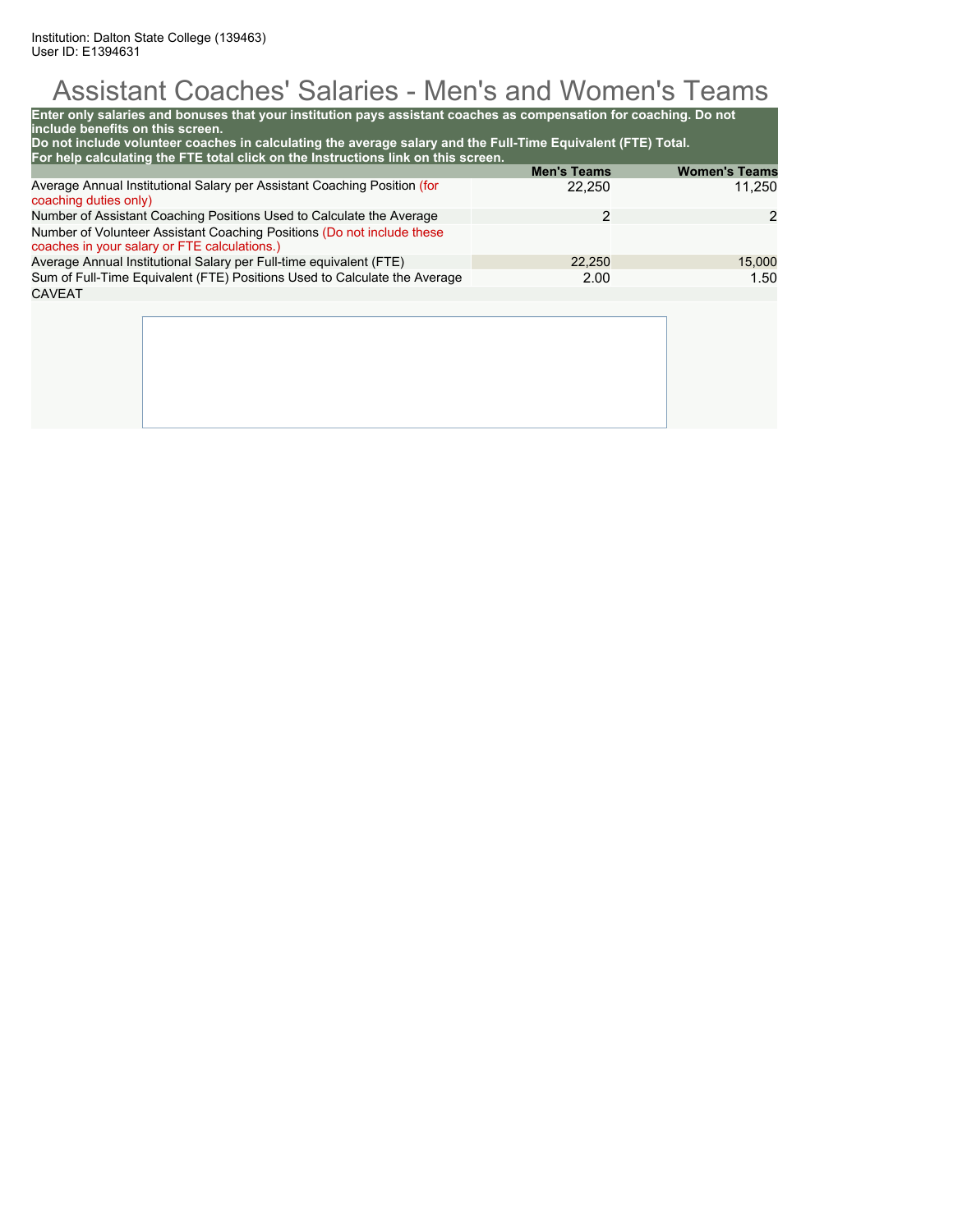#### Athletically Related Student Aid - Men's and Women's **Teams**

| not have any aid to report, enter a 0. | Athletically related student aid is any scholarship, grant, or other form of financial assistance, offered by an institution,<br>the terms of which require the recipient to participate in a program of intercollegiate athletics at the institution. Other<br>student aid, of which a student-athlete simply happens to be the recipient, is not athletically related student aid. If you do |                      |              |
|----------------------------------------|------------------------------------------------------------------------------------------------------------------------------------------------------------------------------------------------------------------------------------------------------------------------------------------------------------------------------------------------------------------------------------------------|----------------------|--------------|
|                                        | <b>Men's Teams</b>                                                                                                                                                                                                                                                                                                                                                                             | <b>Women's Teams</b> | <b>Total</b> |
| Amount of Aid                          | 302.006                                                                                                                                                                                                                                                                                                                                                                                        | 224.674              | 526,680      |
| Ratio (percent)                        | 57                                                                                                                                                                                                                                                                                                                                                                                             | 43                   | 100%         |
| <b>CAVEAT</b>                          |                                                                                                                                                                                                                                                                                                                                                                                                |                      |              |
|                                        |                                                                                                                                                                                                                                                                                                                                                                                                |                      |              |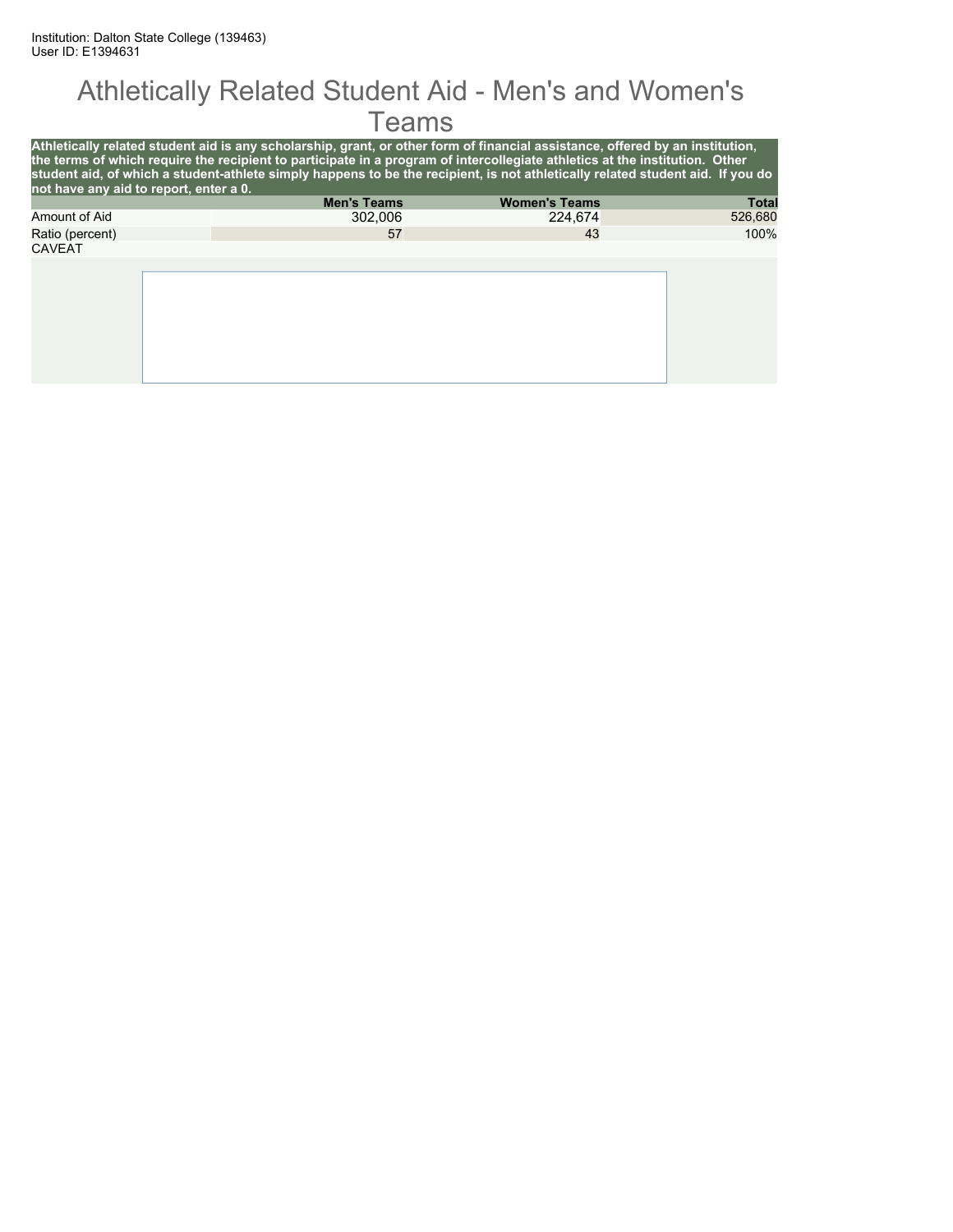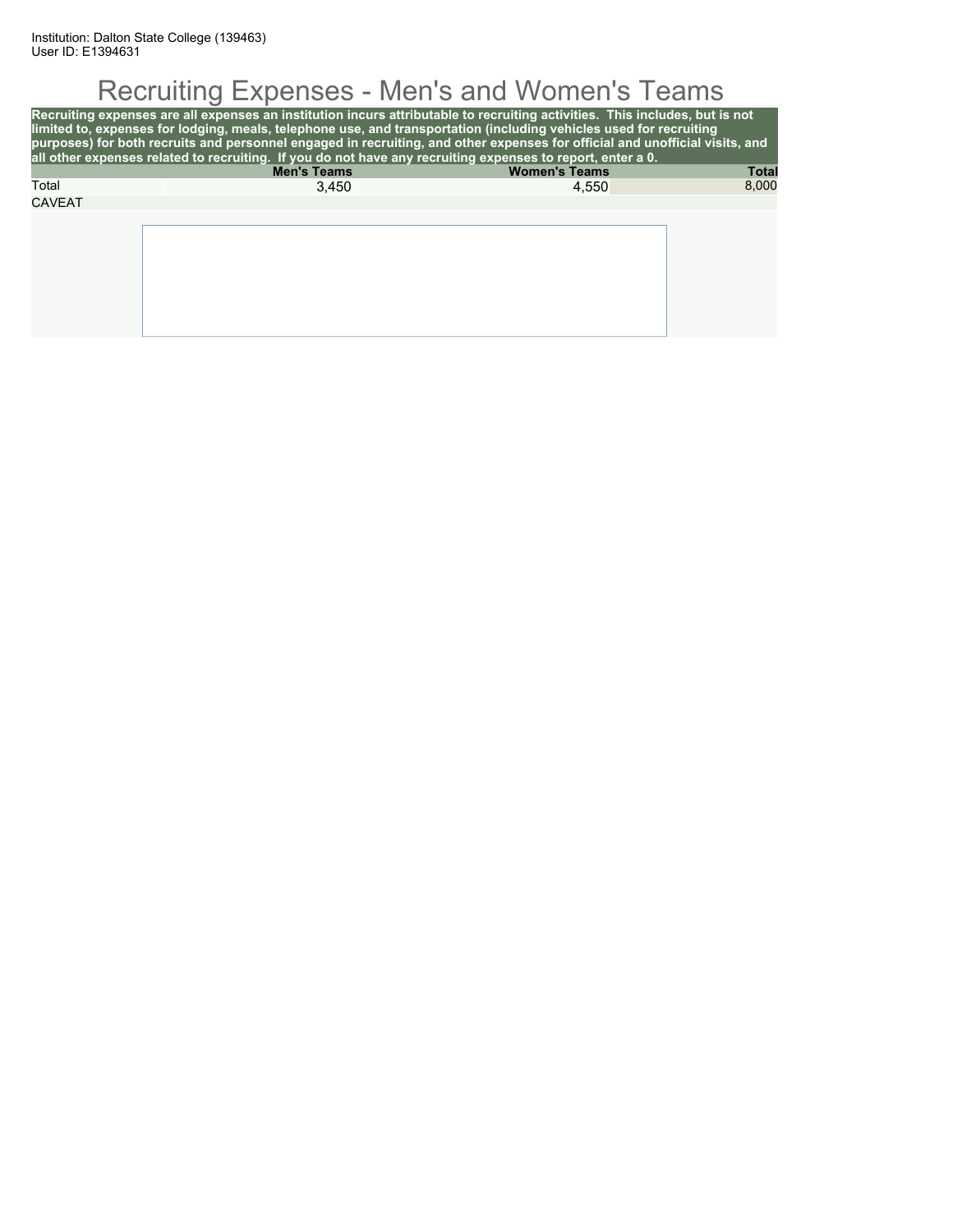### Operating (Game-Day) Expenses - Men's and Women's Teams by Team

**Operating expenses are all expenses an institution incurs attributable to home, away, and neutral-site intercollegiate athletic contests (commonly known as "game-day expenses"), for (A) Lodging, meals, transportation, uniforms, and equipment for coaches, team members, support staff (including, but not limited to team managers and trainers), and others; and (B) Officials.**

**For a sport with a men's team and a women's team that have a combined budget, click here for special instructions. Report actual numbers, not budgeted or estimated numbers. Please do not round beyond the next dollar.**

|                                                                      |                     | <b>Men's Teams</b>                        |               |                                       | <b>Women's Teams</b>                      |         |                                                             |
|----------------------------------------------------------------------|---------------------|-------------------------------------------|---------------|---------------------------------------|-------------------------------------------|---------|-------------------------------------------------------------|
| <b>Varsity Teams</b>                                                 | <b>Participants</b> | <b>Expenses per</b><br><b>Participant</b> |               | <b>Operating By Team Participants</b> | <b>Expenses per</b><br><b>Participant</b> |         | <b>Operating By Team Total Operating</b><br><b>Expenses</b> |
| Basketball                                                           | 13                  |                                           | 9,732 126,515 |                                       |                                           |         | 126,515                                                     |
| <b>Cross Country</b>                                                 | 8                   | 1,380                                     | 11.041        | 9                                     | 964                                       | 8.674   | 19,715                                                      |
| Golf                                                                 |                     | 6,517                                     | 45.616        | 8                                     | 6,770                                     | 54.163  | 99,779                                                      |
| Soccer                                                               | 21                  | 2,701                                     | 56,719        | 18                                    | 2,139                                     | 38,503  | 95,222                                                      |
| Tennis                                                               |                     |                                           |               | 5                                     | 1,861                                     | 9.307   | 9,307                                                       |
| Volleyball                                                           |                     |                                           |               | 12                                    | 3,321                                     | 39.846  | 39,846                                                      |
| <b>Total Operating</b><br>Expenses Men's and<br><b>Women's Teams</b> | 49                  |                                           | 239,891       | 52                                    |                                           | 150,493 | 390,384                                                     |
| <b>CAVEAT</b>                                                        |                     |                                           |               |                                       |                                           |         |                                                             |

**Note: This screen is for game-day expenses only.**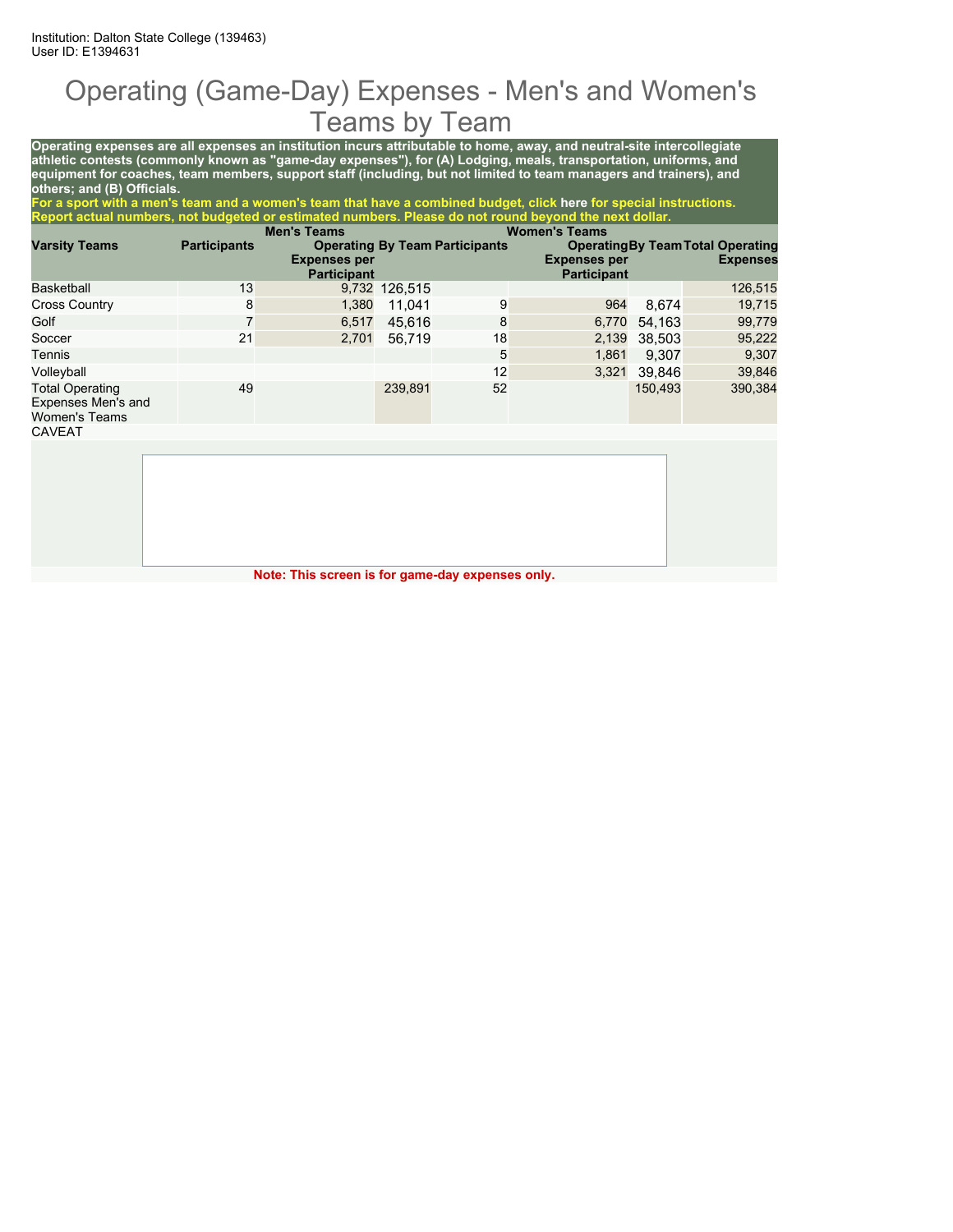## Total Expenses - Men's and Women's Teams

**Enter all expenses attributable to intercollegiate athletic activities. This includes appearance guarantees and options, athletically related student aid, contract services, equipment, fundraising activities, operating expenses, promotional activities, recruiting expenses, salaries and benefits, supplies, travel, and any other expenses attributable to intercollegiate athletic activities.**

| Report actual numbers, not budgeted or estimated numbers. Please do not round beyond the next dollar. |                    |                      |              |
|-------------------------------------------------------------------------------------------------------|--------------------|----------------------|--------------|
| <b>Varsity Teams</b>                                                                                  | <b>Men's Teams</b> | <b>Women's Teams</b> | <b>Total</b> |
| Basketball                                                                                            | 365,744            |                      | 365,744      |
| <b>Cross Country</b>                                                                                  | 43.098             | 63,926               | 107,024      |
| Golf                                                                                                  | 125.593            | 118.996              | 244,589      |
| Soccer                                                                                                | 201.719            | 156.253              | 357,972      |
| Tennis                                                                                                |                    | 70.374               | 70,374       |
| Volleyball                                                                                            |                    | 169.588              | 169,588      |
| Total Expenses of all Sports, Except Football and Basketball,<br>Combined                             | 370,410            | 579,137              | 949.547      |
| Total Expenses Men's and Women's Teams                                                                | 736,154            | 579,137              | 1,315,291    |
| Not Allocated by Gender/Sport (Expenses not attributable to a<br>particular sport or sports)          |                    |                      | 759,082      |
| <b>Grand Total Expenses</b>                                                                           |                    |                      | 2,074,373    |
| <b>CAVEAT</b>                                                                                         |                    |                      |              |
|                                                                                                       |                    |                      |              |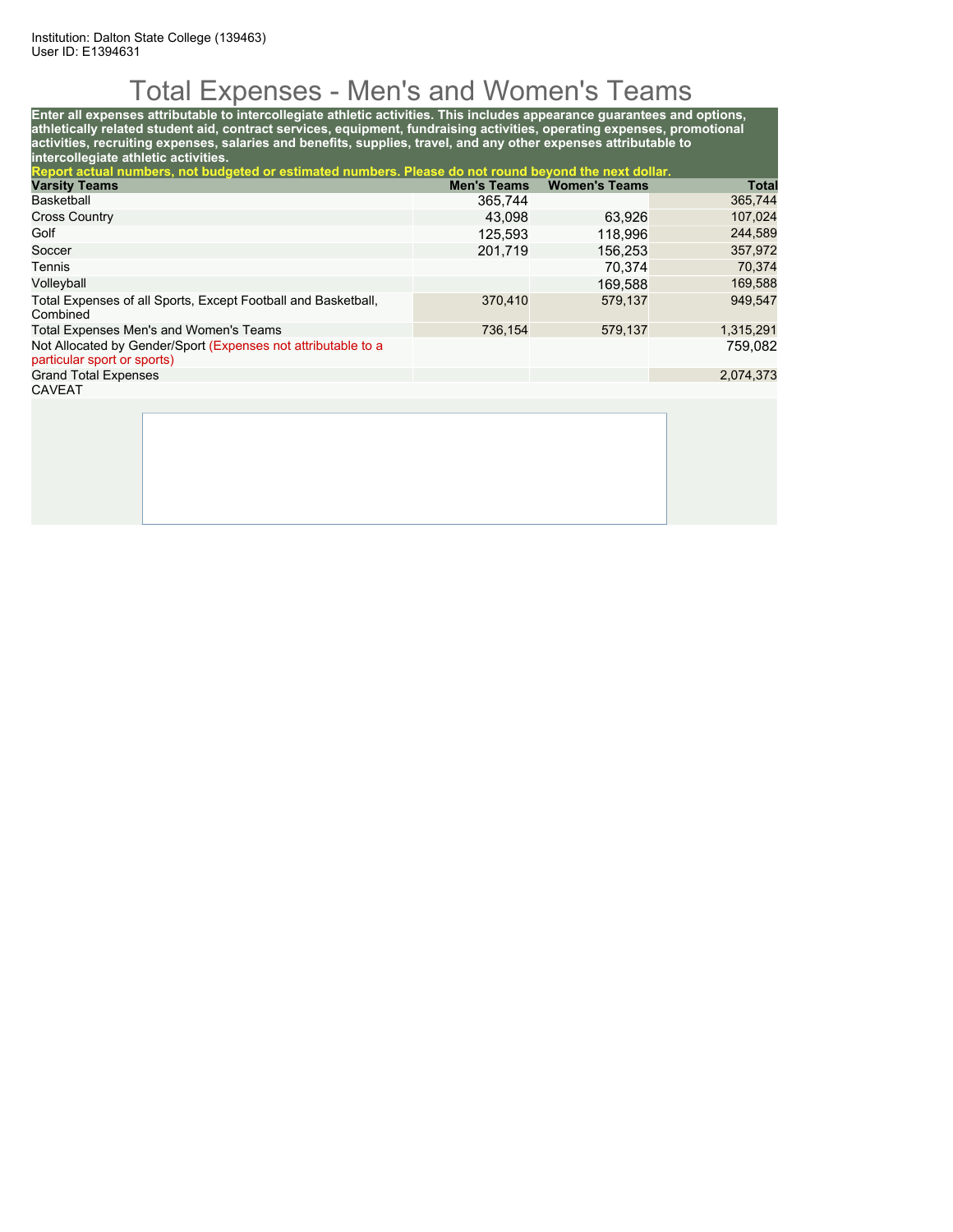## Total Revenues - Men's and Women's Teams

#### **Your total revenues must cover your total expenses.**

**Enter all revenues attributable to intercollegiate athletic activities. This includes revenues from appearance guarantees and options, an athletic conference, tournament or bowl games, concessions, contributions from alumni and others, institutional support, program advertising and sales, radio and television, royalties, signage and other sponsorships, sport camps, state or other government support, student activity fees, ticket and luxury box sales, and any other revenues attributable to intercollegiate athletic activities.**

| Report actual numbers, not budgeted or estimated numbers. Please do not round beyond the next dollar. |                    |                      |           |
|-------------------------------------------------------------------------------------------------------|--------------------|----------------------|-----------|
| <b>Varsity Teams</b>                                                                                  | <b>Men's Teams</b> | <b>Women's Teams</b> | Total     |
| <b>Basketball</b>                                                                                     | 365,744            |                      | 365,744   |
| <b>Cross Country</b>                                                                                  | 43,098             | 63,926               | 107,024   |
| Golf                                                                                                  | 125.593            | 118.996              | 244,589   |
| Soccer                                                                                                | 201.719            | 156.253              | 357,972   |
| Tennis                                                                                                |                    | 70.374               | 70,374    |
| Volleyball                                                                                            |                    | 169.588              | 169,588   |
| Total Revenues of all Sports, Except Football and Basketball,<br>Combined                             | 370,410            | 579,137              | 949,547   |
| Total Revenues Men's and Women's Teams                                                                | 736,154            | 579,137              | 1,315,291 |
| Not Allocated by Gender/Sport (Revenues not attributable to a<br>particular sport or sports)          |                    |                      | 759,082   |
| Grand Total for all Teams (includes by team and not allocated by<br>gender/sport)                     |                    |                      | 2,074,373 |
| <b>CAVEAT</b>                                                                                         |                    |                      |           |
|                                                                                                       |                    |                      |           |
|                                                                                                       |                    |                      |           |
|                                                                                                       |                    |                      |           |
|                                                                                                       |                    |                      |           |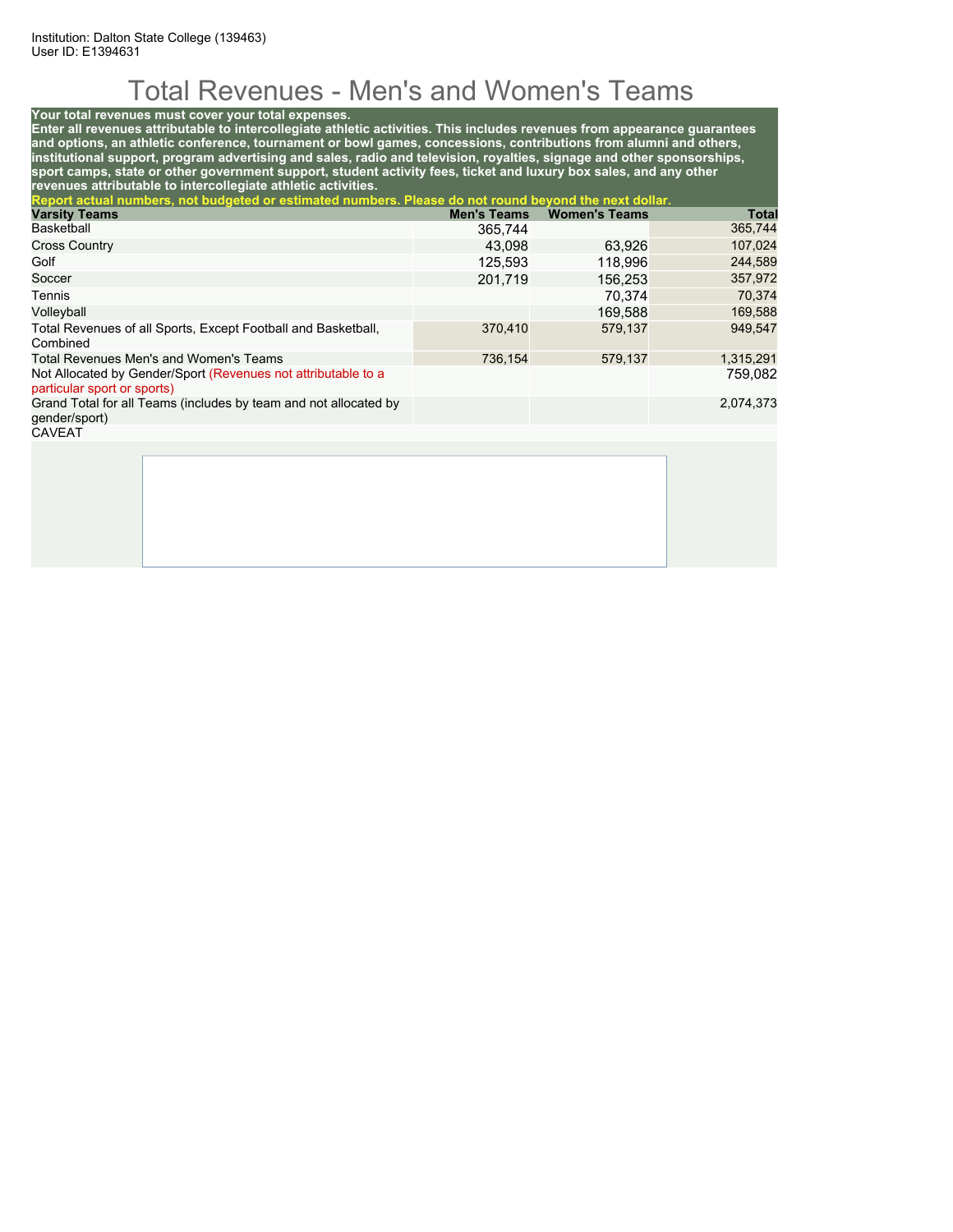### Summary - Men's and Women's Teams

**Your Grand Total Revenues must be equal to or greater than your Grand Total Expenses or you will not be able to lock**

| your survey.                                                                |             |                                  |              |
|-----------------------------------------------------------------------------|-------------|----------------------------------|--------------|
|                                                                             |             | <b>Men's Teams Women's Teams</b> | <b>Total</b> |
| 1 Total of Head Coaches' Salaries                                           | 108,500     | 109,000                          | 217,500      |
| 2 Total of Assistant Coaches' Salaries                                      | 44,500      | 22,500                           | 67,000       |
| 3 Total Salaries (Lines 1+2)                                                | 153,000     | 131.500                          | 284.500      |
| Athletically Related Student Aid<br>4                                       | 302,006     | 224.674                          | 526,680      |
| 5 Recruiting Expenses                                                       | 3,450       | 4,550                            | 8,000        |
| 6 Operating (Game-Day) Expenses                                             | 239,891     | 150,493                          | 390,384      |
| 7 Summary of Subset Expenses (Lines 3+4+5+6)                                | 698.347     | 511.217                          | 1,209,564    |
| 8 Total Expenses for Teams                                                  | 736,154     | 579,137                          | 1,315,291    |
| 9 Total Expenses for Teams Minus Subset Expenses (Line 8 – Line 7)          | 37,807      | 67.920                           | 105.727      |
| 10 Not Allocated Expenses                                                   |             |                                  | 759,082      |
| 11 Grand Total Expenses (Lines 8+10)                                        |             |                                  | 2,074,373    |
| 12 Total Revenues for Teams                                                 | 736,154     | 579.137                          | 1,315,291    |
| 13 Not Allocated Revenues                                                   |             |                                  | 759.082      |
| 14 Grand Total Revenues (Lines 12+13)                                       |             |                                  | 2,074,373    |
| 15 Total Revenues for Teams minus Total Expenses for Teams (Line 12-Line 8) | $\mathbf 0$ | 0                                | 0            |
| 16 Grand Total Revenues Minus Grand Total Expenses (Line 14- Line 11)       |             |                                  | $\mathbf 0$  |

To return to a data entry screen, click on the link in the Navigation Menu.

To proceed to the Supplemental Information screen, click on the link in the Navigation Menu or click on the "Next" button on this screen.